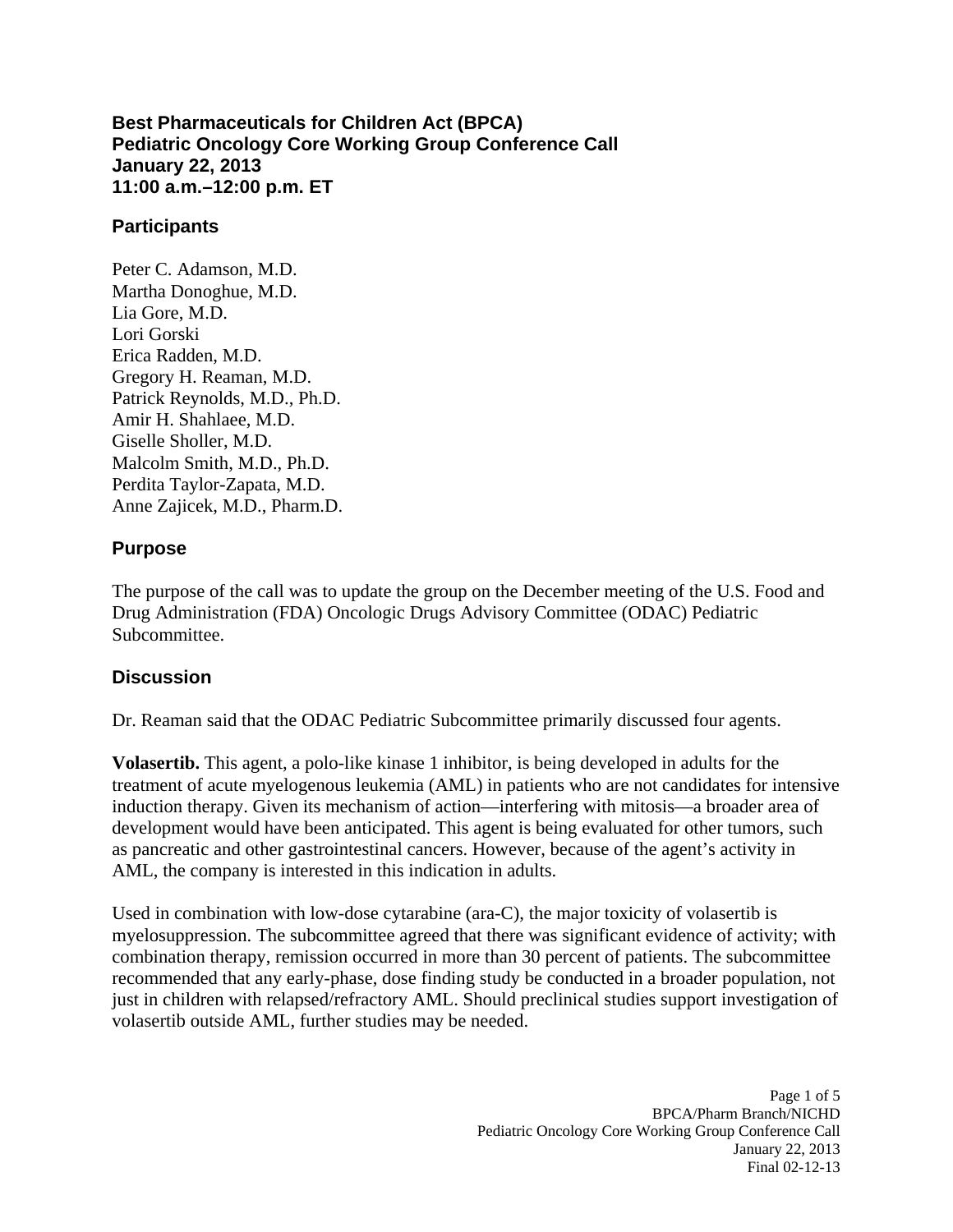The European Medicines Agency (EMA) is also entertaining a Pediatric Investigation Plan (PIP) on the use of volasertib combined with intensive reinduction therapy. The EMA and the FDA are providing bilateral commentary to the sponsor. A concern is that intensive combination therapy may be difficult to pursue because volasertib is myelosuppressive. The subcommittee did not feel that low-dose ara-C would be the regimen of choice except for relapse patients following transplant. There is no other population of children with AML who are not candidates for intensive therapy. The plan includes phase 1 studies of volasertib in refractory solid tumors and leukemias and phase 2 studies of the agent in combination with intensive therapy for relapsed AML.

**Blinatumomab.** This agent, now developed by Amgen, is being developed for the treatment of acute lymphocytic leukemia (ALL). The antibody is a bidirectional T-cell engager (BiTE) that is anti-CD3 and anti-CD19 for B cell lymphoid leukemia.

There is significant experience with blinatumomab in adults, primarily in non-Hodgkin lymphoma and recently in ALL. A number of studies are ongoing in adults with ALL who are minimal residual disease-positive at the end of induction. There is a phase 1 study, with plans to extend the study in the pediatric population. The FDA seeks input as to whether or not a Written Request (WR) should be considered, given the ongoing early-phase pediatric investigation. There is interest in looking at this agent in a relapsed/refractory pediatric population and in highrisk populations not yet defined.

Dr. Reaman asked whether there was interest in developing a WR for blinatumomab. Dr. Gore asked about Amgen's intentions, based on the ODAC meeting. Dr. Reaman said that the ODAC is interested in evaluating the agent more extensively than the current Children's Oncology Group (COG) study. Dr. Gore asked whether the new relapse study was discussed. Dr. Smith said that a randomized study in the first relapse population was discussed and favorably considered. Amgen gave no formal feedback at the meeting. The COG early concept will help define Amgen's intentions.

Dr. Reaman said the FDA would like to facilitate the process and harmonize plans for this agent with EU efforts. There may be an opportunity to accelerate the process and interest Amgen with the prospect of exclusivity. If there is a way the FDA can help, the FDA should know sooner rather than later. Dr. Gore said that more information would be available after the data monitoring committee meeting and cohort review at the end of February. Dr. Reaman said that the COG plans could be incorporated into the studies requested in the WR.

**Trametinib.** This MEK inhibitor is being developed in combination with the BRAF inhibitor for melanoma, dabrafenib. The subcommittee was interested in this agent, given the mitogenactivated protein (MAP) kinase pathway involvement in a number of pediatric tumors. The subcommittee discussed the sponsor's early pediatric development plan, which evaluated a broad spectrum of tumors. There was no prospective assessment of MAP-kinase pathway activation for tumor selection; the assessment would be done after phase 1 and 2 studies despite the readily available pathological materials.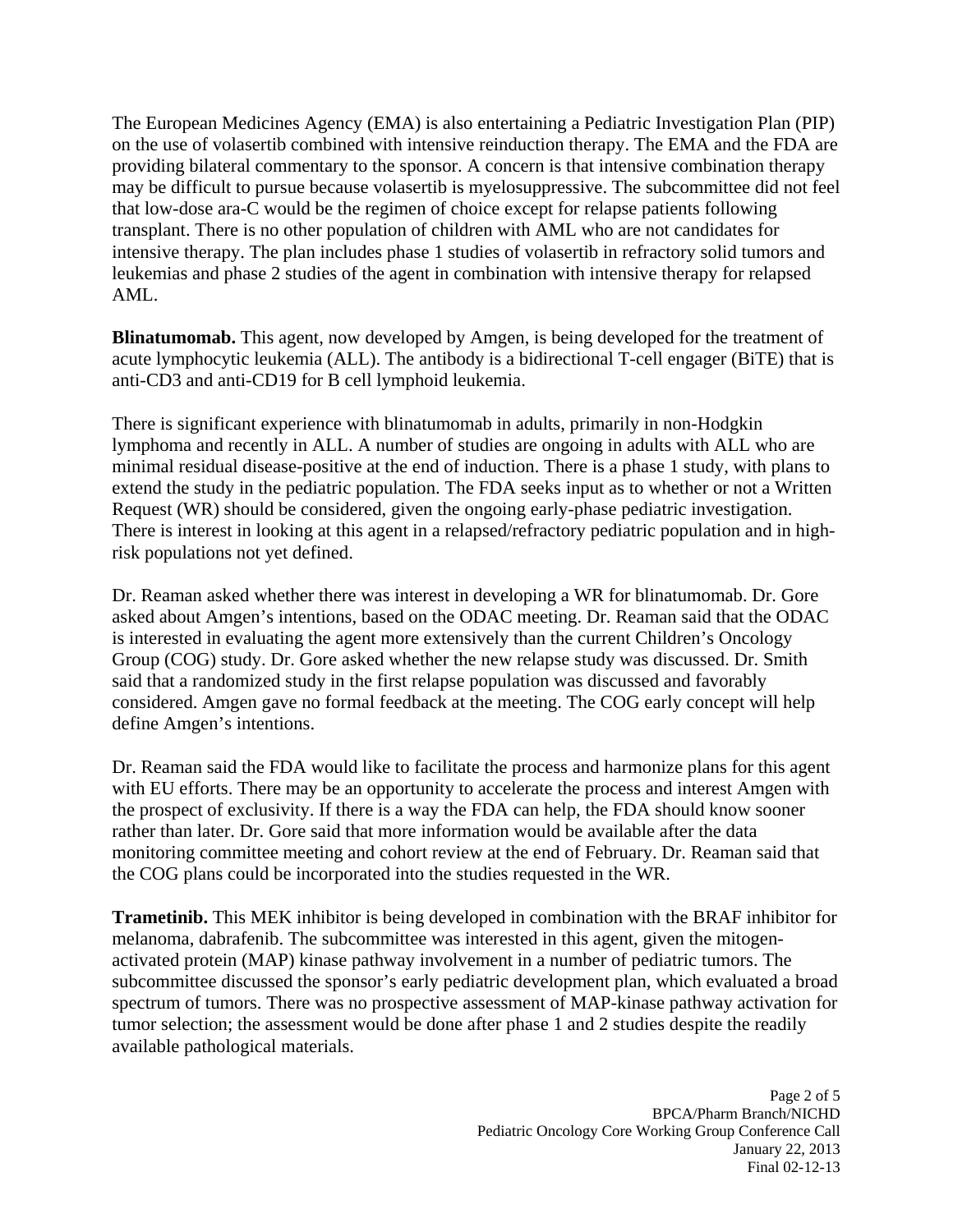The subcommittee discussed focusing on tumors that are associated with NF-1. Concern was raised about an active investigation of another MEK inhibitor in plexiform neurofibromas and other NF-1-related tumors. The patient population may not be able to support investigations of multiple agents.

The subcommittee discussed the use of trametinib as a single agent in melanoma, where there is significantly more activity when combined with dabrafenib. The subcommittee supported investigating a combined approach in a pediatric population yet to be defined. There were concerns about the sponsor's plan to evaluate trametinib in adolescents with unresectable melanoma by extrapolation. It is not clear that incidence of BRAF V600E mutations or the biology of BRAF-mutated melanoma is the same in adolescents and adults. The subcommittee recommended that trametinib should be studied, not extrapolated, in the adolescent population to evaluate efficacy. The subcommittee preferred evaluation of the combined agents over evaluation of trametinib alone.

**TH-302.** This agent, which is bromated isophosphoramide, is activated in the setting of hypoxia. TH-302 is being developed in adults with soft tissue sarcomas of various histologies. It has a relatively favorable toxicity profile, other than myelosuppression. There were concerns about developing this agent in relapsed/refractory sarcomas in pediatrics. One concern is adding TH-302 to other myelosuppressive agents. Another concern was the plan to combine TH-302 with anthracycline in adults since most pediatric patients with sarcoma have had anthracycline as part of front-line therapy, so this combination may not be appropriate to pursue in pediatrics.

There was some confusion as to how similar TH-302 is to ifosfamide. The subcommittee agreed that TH-302 should not be viewed as a less toxic replacement for ifosfamide, given the agent's unique mechanism of activation. However, TH-302 could be explored as treatment for a number of tumors, including sarcomas of soft tissue and bone, neuroblastoma, and brain tumors, although only about 2 percent of this agent crosses the blood-brain barrier. The subcommittee also discussed whether TH-302 could be developed in the adjuvant setting. This issue is being explored in adults. In micrometastatic lesions there is a significant degree of hypoxia, and the sponsor feels that the agent would be active in that setting. Combination studies with inhibitors of angiogenesis should be considered.

Dr. Reaman asked about evaluation of TH-302 in the Pediatric Preclinical Testing Program (PPTP). Dr. Smith said that the PPTP discussed the agent with the company, but studies have not been conducted yet. The agent appears to be truly hypoxia activated and has a different toxicity pattern than other alkylating agents, particularly with skin toxicities. The challenge is determining where hypoxia is the rate-limiting step in pediatric cancers.

Dr. Reaman said there were no immediate plans for TH-302, which is owned by a small company. The company is developing the agent in the European Union as well and would like to have a unified approach to a pediatric development plan.

**Other Agents.** Dr. Reaman discussed other agents for which the FDA is working on WRs. He asked about denosumab. Dr. Donoghue said that the FDA issued a WR to Amgen in late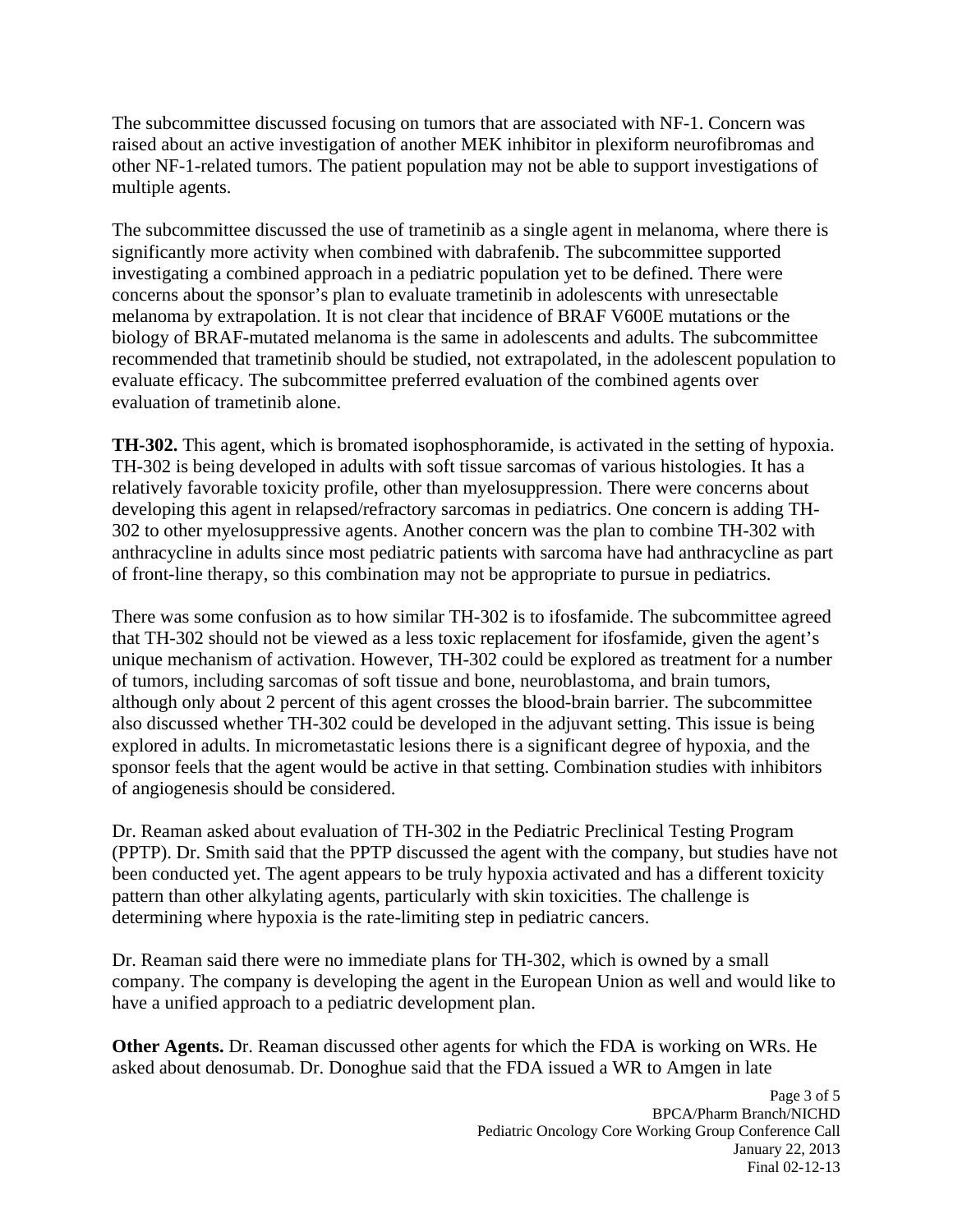November or early December, primarily for investigation of the agent in two pediatric/young adult diseases. The first is giant-cell tumor of the bone, where resection is not possible or would have high morbidity or mortality. The second disease is osteosarcoma. The WR included a single-arm study to assess activity and safety of denosumab as part of monotherapy in patients with recurrent osteosarcoma. The WR also included conduct of a randomized study of denosumab as part of combination therapy in osteosarcoma, depending on the results of the first study. Amgen accepted the terms of the WR.

Dr. Reaman said that a WR is in development for LDE225, a smoothened inhibitor of the sonic hedgehog pathway in medulloblastoma.

A proposed pediatric study request (PPSR) has been sent to the sponsor for ponatinib, a multitargeted tyrosine kinase inhibitor (TKI) with major activity in the mutated BCR-ABL kinase. The FDA did not feel the PPSR was adequate, but there might be interest given that the agent is highly active, particularly in chronic myelogenous leukemia (CML) that develops resistance to other BCR-ABL inhibitors. Dr. Reaman asked whether there was interest in developing ponatinib for treatment of other pediatric tumors because it inhibits c-KIT as well as plateletderived growth factor receptor and vascular endothelial growth factor. The FDA would be interested in feedback from the group.

Dr. Gore said that a PIP agreed to two studies of ponatinib: a phase 1 study of solid tumors and leukemia and a phase 2 study of Philadelphia (Ph)-positive disease. She thought that the phase 1 study would be company-sponsored and conducted in the United States and Canada. The phase 2 study would be international, primarily in Europe and North America. Dr. Gore said she thought the pediatric protocol had been drafted and would be circulated for comments, with the phase 1 study opening late in the second quarter or early in the third quarter of 2013. The phase 2 study would be in recurrent or refractory disease and have two cohorts—one CML and one Ph-positive ALL. Patients with resistant or intolerant disease will be accepted.

**Advisors for the ODAC Pediatric Subcommittee.** Dr. Reaman asked the group to recommend advisors for the Pediatric Subcommittee. Brandy Weathersby of Circle Solutions, Inc., distributed the current list of advisors before the call. Many advisors are inactive because they are often unavailable or cannot participate due to seniority and involvement with pharmaceutical sponsors. This group could recommend advisors who have a significant role in COG or one of the other research networks but who are not committee chairs and do not have in-depth involvement with pharmaceutical sponsors. Participants should e-mail their recommendations to Ms. Weathersby.

**Agents for Future Consideration.** Dr. Reaman asked the group to recommend additional agents that the FDA should consider for pediatric development or discuss at future ODAC meetings.

**Model PIPs.** Dr. Gore asked about the EU effort to develop model PIPs for disease groups. Dr. Reaman said that he discussed the disease-oriented PIPs with Dr. Ralf Herold, who shared some of the templates. The FDA is interested in developing similar models in the United States, and